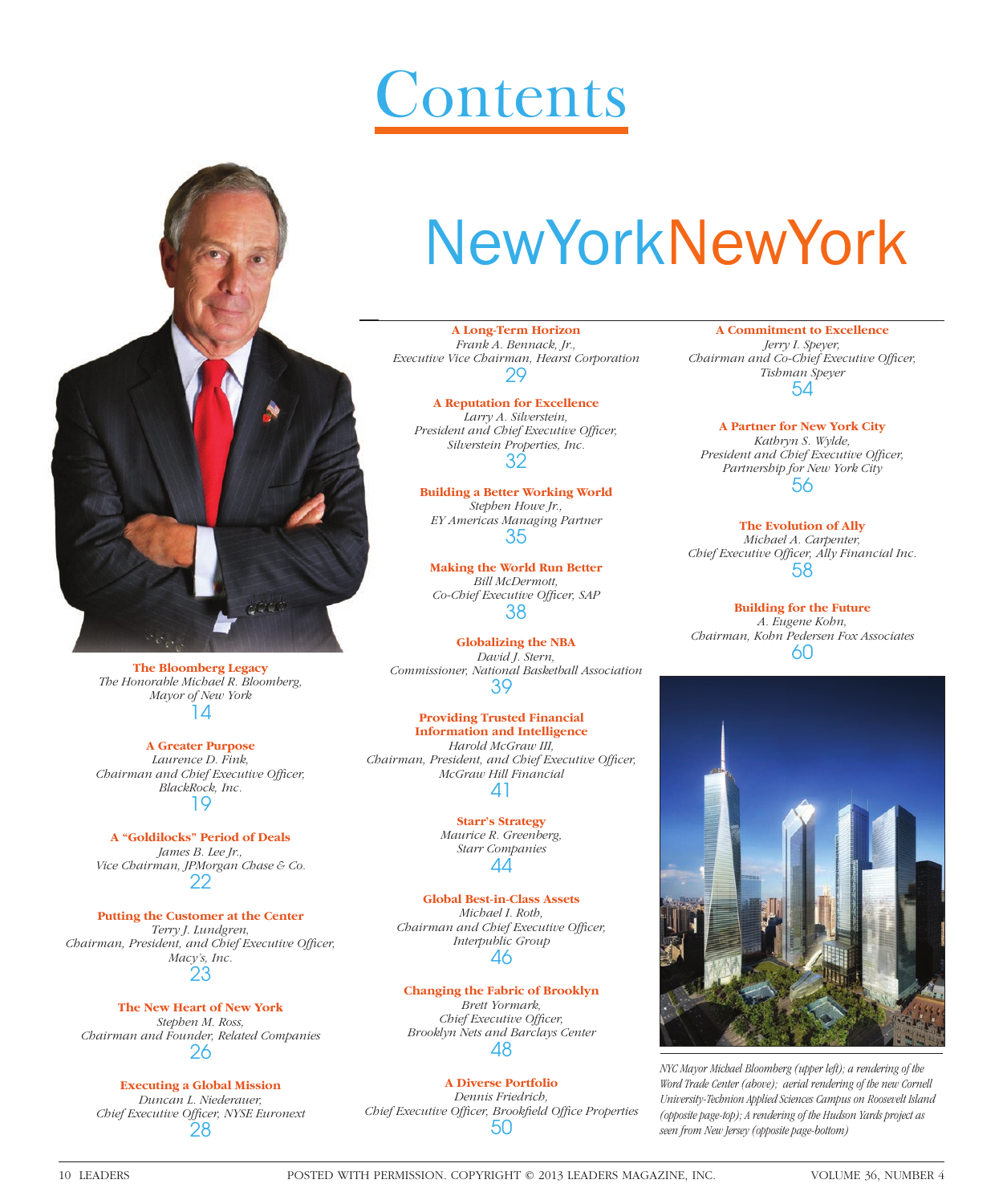

**Growing the Game** *Gary Bettman, Commissioner, National Hockey League* 64

**Sports and Leadership** *George Pyne, President, IMG Sports and Entertainment* 65

**Driving Growth** *Mark Pearson, Chairman and Chief Executive Officer, AXA Equitable* 67

**Deloitte's Scope** *Joe Echevarria,*  **Chief Executive Officer, Deloitte LLP** 68

**Delivering Elite Practices and Real Value** *Richard A. Rosenbaum,*  Chief Executive Officer, Greenberg Traurig, LLP 70

**The Trump Brand** *Donald J. Trump, Chairman, President, and Chief Executive Officer, The Trump Organization* 73

> **The World's Largest Start-Up** *Charles E. Phillips, Jr.,*  **Chief Executive Officer, Infor** 74

**Risk and People** *Greg Case,*  President and Chief Executive Officer, Aon plc 75

**A Global Brand** *Louis A. Shapiro, FACHE,*  **President and Chief Executive Officer,** *Hospital for Special Surgery* 77

**A Singular American City**  *Howard P. Milstein, Chairman, President, and Chief Executive Officer, New York Private Bank & Trust, and Chairman, Milstein Properties* 78

**Continuing to Reimagine AOL** *Susan Lyne,*  Chief Executive Officer, AOL Brand Group 80

**Fostering Innovation** *John B. Veihmeyer, Chairman and Chief Executive Officer, KPMG LLP (U.S.), and Chairman, KPMG, Americas* 81

**"Logic and Magic"**  *Todd Kahn, Executive Vice President, General Counsel and Head of Corporate Affairs, Coach* 83

**Creating Certainty in a Risky World** *Evan G. Greenberg, Chairman, President, and Chief Executive Officer, ACE Limited* 84

#### **Delivering for Clients**

*George H. Walker, Chairman and Chief Executive Officer, Neuberger Berman* 86

**Staying True to the Brand**

*Andrew Heiberger,*  Founder and Chief Executive Officer, *TOWN Residential* 89

**Fully Integrated** *Michael J. Dowling, President and Chief Executive Officer, North Shore-LIJ Health System* 93

**Service, People, Product** *James W. Crystal, Chairman and Chief Executive Officer, Crystal & Company* 94

**Fascinated with Change** *James D. Robinson III, Founding General Partner and Co-Founder, RRE Ventures* 96

**Business-Minded Lawyers** *Jonathan Mechanic, Partner, Fried, Frank, Harris, Shriver & Jacobson LLP* 99

> **A Call for Action** *Donald B. Marron, Chairman, Lightyear Capital* 100

**Bullish on New York** *Winston C. Fisher, Partner, Finance, Acquisitions and New Development, Fisher Brothers* 102

**A Trusted Energy Partner** *Kenneth D. Daly, President, National Grid New York* 104